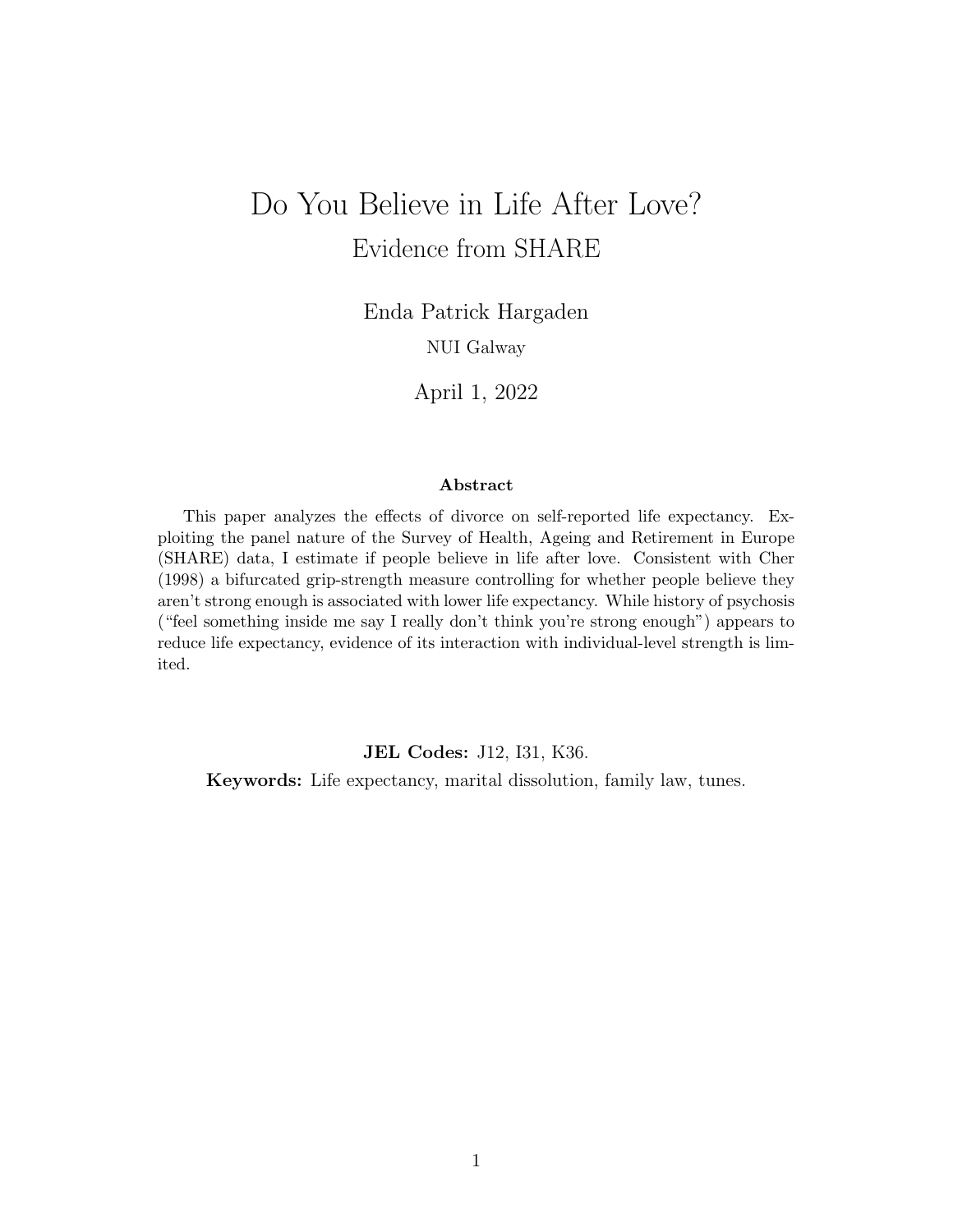# 1 Introduction

As argued by Cher (1998), jilted lovers can struggle to believe in life after separation. While that work is mostly qualitative, I tackle the question quantitatively.

Exploiting the panel nature of the Survey of Health, Ageing and Retirement in Europe (SHARE) data, this paper asks if people believe in life after love. More specifically, I analyze the effects of divorce and martial dissolution on self-reported life expectancy. Crucially, my analysis controls for potentially confounding variables. Firstly, using a bifurcated measure of grip-strength ("not strong enough") I account for individual-level resilience. Secondly, drawing inspiration from the seminal work on the topic ("feel something inside me say I really don't think you're strong enough"), I investigate if hearing negative voices affects self-reported life expectancy. To achieve this, my preferred specification includes a variable measuring whether the person has ever been admitted to a psychiatric hospital in both levels and interacted with the 'not strong enough' variable. Thirdly, as a robustness check I control for household income and age, because that seems appropriate. I cluster my standard errors at the individual level.

#### 2 Empirical Results

| Table 1: Effects of marital separation on life expectancy/belief in life |          |         |            |            |         |
|--------------------------------------------------------------------------|----------|---------|------------|------------|---------|
|                                                                          | (1)      | (2)     | (3)        | (4)        | (5)     |
| After Love                                                               | 1.15     | $1.39*$ | $1.37*$    | $1.35*$    | $1.35*$ |
|                                                                          | (0.8)    | (0.8)   | (0.8)      | (0.8)      | (0.8)   |
| Not Strong Enough                                                        |          |         | $-2.02***$ | $-2.02***$ |         |
|                                                                          |          |         | (0.2)      | (0.2)      |         |
| Voices Inside (Proxy)                                                    |          |         |            | $-2.36***$ |         |
|                                                                          |          |         |            | (0.8)      |         |
| <i>Voices Inside</i> $\times$ <i>Not Strong Enough</i>                   |          |         |            |            | 0.19    |
|                                                                          |          |         |            |            | (1.7)   |
| Income and Age Controls                                                  | $\rm No$ | Yes     | Yes        | Yes        | Yes     |
| Person & Year FE                                                         | Yes      | Yes     | Yes        | Yes        | Yes     |
| N                                                                        | 202,548  | 202,548 | 202,548    | 202,548    | 202,548 |

The main results of the paper are shown in Table 1.

Table 1: Effects of marital separation on life expectancy/belief in life